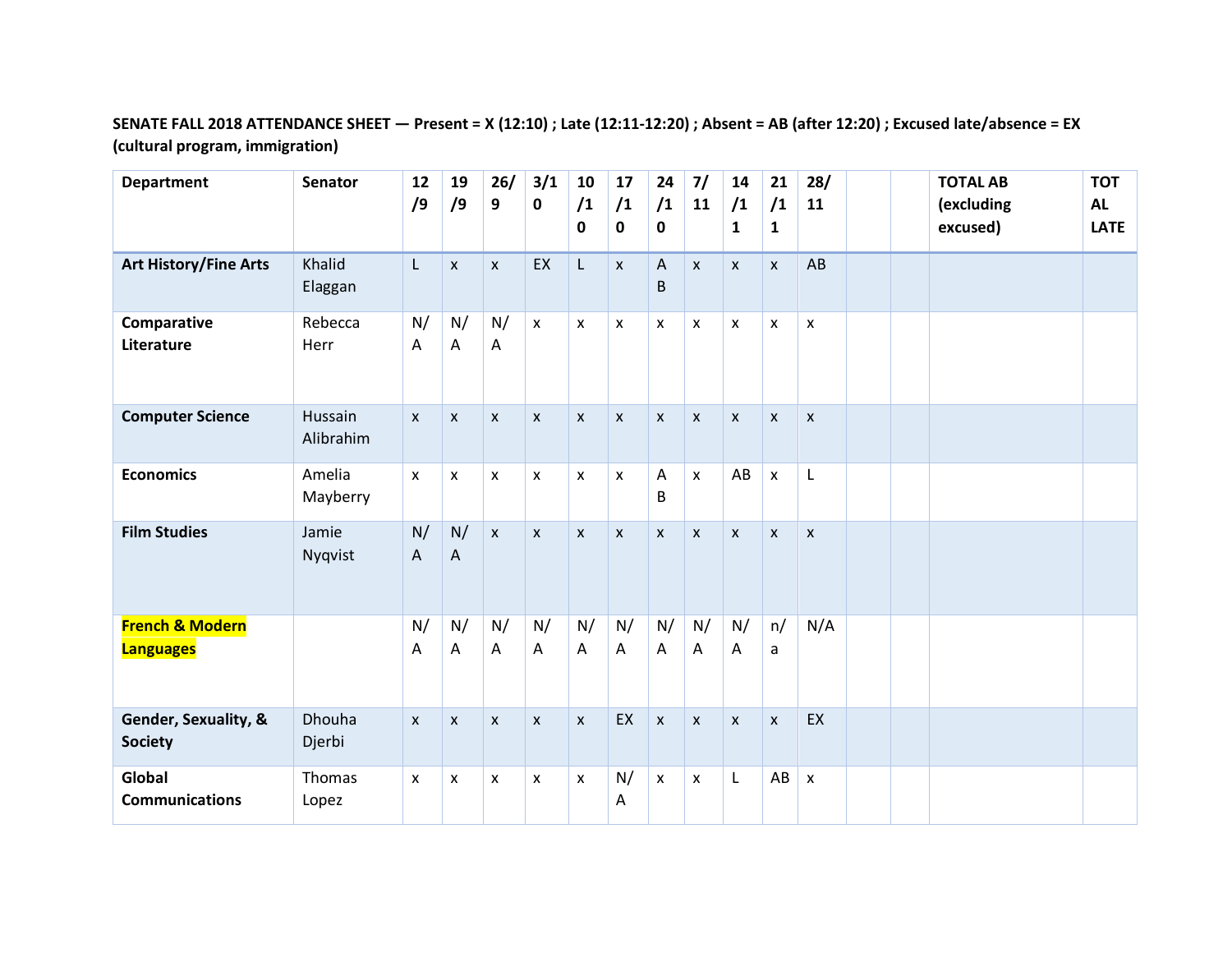| <b>History</b>                          | <b>Oliver Henry</b> | $\pmb{\mathsf{X}}$ | $\pmb{\mathsf{X}}$              | $\pmb{\mathsf{x}}$ | $\pmb{\mathsf{X}}$ | X                               | $\pmb{\mathsf{X}}$              | $\pmb{\times}$     | AB                              | $\pmb{\mathsf{x}}$ | AB                              | $\pmb{\times}$     |  |  |
|-----------------------------------------|---------------------|--------------------|---------------------------------|--------------------|--------------------|---------------------------------|---------------------------------|--------------------|---------------------------------|--------------------|---------------------------------|--------------------|--|--|
| <b>Int'l Business</b><br>Administration | Patrick Nizio       | $\pmb{\mathsf{x}}$ | $\pmb{\mathsf{x}}$              | $\pmb{\mathsf{x}}$ | $\pmb{\mathsf{x}}$ | $\pmb{\mathsf{x}}$              | $\pmb{\mathsf{X}}$              | $\mathsf X$        | $\pmb{\mathsf{x}}$              | $\pmb{\times}$     | $\pmb{\mathsf{x}}$              | AB                 |  |  |
| Int'l & Comparative<br><b>Politics</b>  | Kevin Shen          | $\pmb{\mathsf{x}}$ | $\pmb{\mathsf{x}}$              | $\pmb{\mathsf{X}}$ | $\pmb{\mathsf{X}}$ | $\pmb{\times}$                  | $\pmb{\mathsf{X}}$              | EX                 | AB                              | $\pmb{\times}$     | $\pmb{\mathsf{x}}$              | $\pmb{\mathsf{x}}$ |  |  |
| Philosophy                              |                     | N/<br>A            | N/<br>A                         | N/<br>A            | N/<br>A            | N/<br>$\boldsymbol{\mathsf{A}}$ | N/<br>$\boldsymbol{\mathsf{A}}$ | N/<br>A            | N/<br>$\mathsf{A}$              | N/<br>A            | N/<br>$\boldsymbol{\mathsf{A}}$ | N/A                |  |  |
| <b>Psychology</b>                       | <b>Frances Eby</b>  | $\pmb{\mathsf{X}}$ | $\pmb{\mathsf{x}}$              | $\pmb{\mathsf{X}}$ | $\pmb{\mathsf{X}}$ | $\pmb{\mathsf{X}}$              | EX                              | $\pmb{\mathsf{x}}$ | $\pmb{\chi}$                    | AB                 | $\pmb{\mathsf{x}}$              | $\pmb{\mathsf{X}}$ |  |  |
| Freshman                                | Chris Turner        | N/<br>A            | N/<br>A                         | $\pmb{\mathsf{X}}$ | $\pmb{\mathsf{x}}$ | $\pmb{\mathsf{x}}$              | $\pmb{\mathsf{x}}$              | $\pmb{\mathsf{X}}$ | $\pmb{\mathsf{X}}$              | $\pmb{\mathsf{X}}$ | $\pmb{\mathsf{x}}$              | $\pmb{\mathsf{x}}$ |  |  |
| Sophomore                               | Olivia<br>Jenkins   | N/<br>A            | N/<br>$\boldsymbol{\mathsf{A}}$ | $\mathsf{x}$       | $\pmb{\mathsf{x}}$ | $\pmb{\times}$                  | $\pmb{\mathsf{X}}$              | $\pmb{\times}$     | $\boldsymbol{\mathsf{X}}$       | $\mathsf{x}$       | EX                              | $\mathsf{x}$       |  |  |
| Junior                                  | Mary<br>Layman      | N/<br>Α            | N/<br>A                         | N/<br>A            | $\mathsf{x}$       | $\pmb{\times}$                  | $\pmb{\mathsf{x}}$              | EX                 | $\pmb{\times}$                  | $\pmb{\times}$     | $\pmb{\times}$                  | EX                 |  |  |
| <b>Senior</b>                           |                     | N/<br>$\mathsf A$  | N/<br>$\boldsymbol{\mathsf{A}}$ | N/<br>$\mathsf{A}$ | N/<br>$\mathsf A$  | N/<br>$\boldsymbol{\mathsf{A}}$ | N/<br>$\boldsymbol{\mathsf{A}}$ | N/<br>$\mathsf{A}$ | N/<br>$\boldsymbol{\mathsf{A}}$ | N/<br>A            | N/<br>$\boldsymbol{\mathsf{A}}$ | N/A                |  |  |
| <b>Visiting</b>                         | Thomas<br>Jamrozik  | N/<br>Α            | N/<br>A                         | N/<br>A            | N/<br>A            | N/<br>$\mathsf{A}$              | $\pmb{\mathsf{x}}$              | $\pmb{\mathsf{x}}$ | AB                              | L                  | $\mathsf{A}\mathsf{B}$          | AB                 |  |  |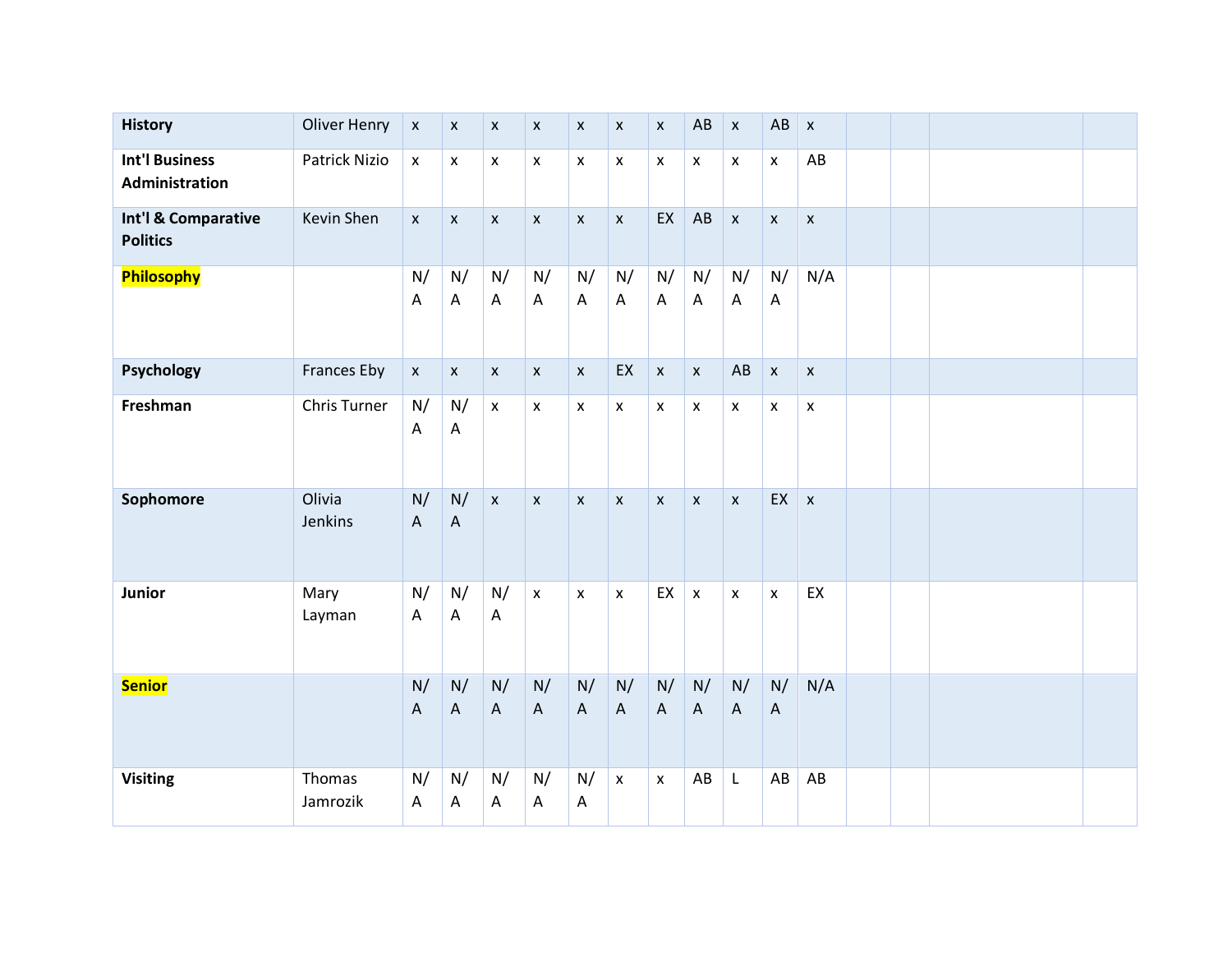| <b>Graduate Rep</b> | Seve Loudon | $\mathsf{A}$ | N/ N/<br>$\mathsf{A}$ | N/<br>$\mathsf{A}$ | N/<br>A | N/<br>A | N/<br>$\overline{A}$ | $\mathbf{x}$ | $\mathbf{x}$ | $\mathsf{X}$ | $AB \mid x$ |  |  |  |
|---------------------|-------------|--------------|-----------------------|--------------------|---------|---------|----------------------|--------------|--------------|--------------|-------------|--|--|--|
|                     |             |              |                       |                    |         |         |                      |              |              |              |             |  |  |  |
|                     |             |              |                       |                    |         |         |                      |              |              |              |             |  |  |  |
|                     |             |              |                       |                    |         |         |                      |              |              |              |             |  |  |  |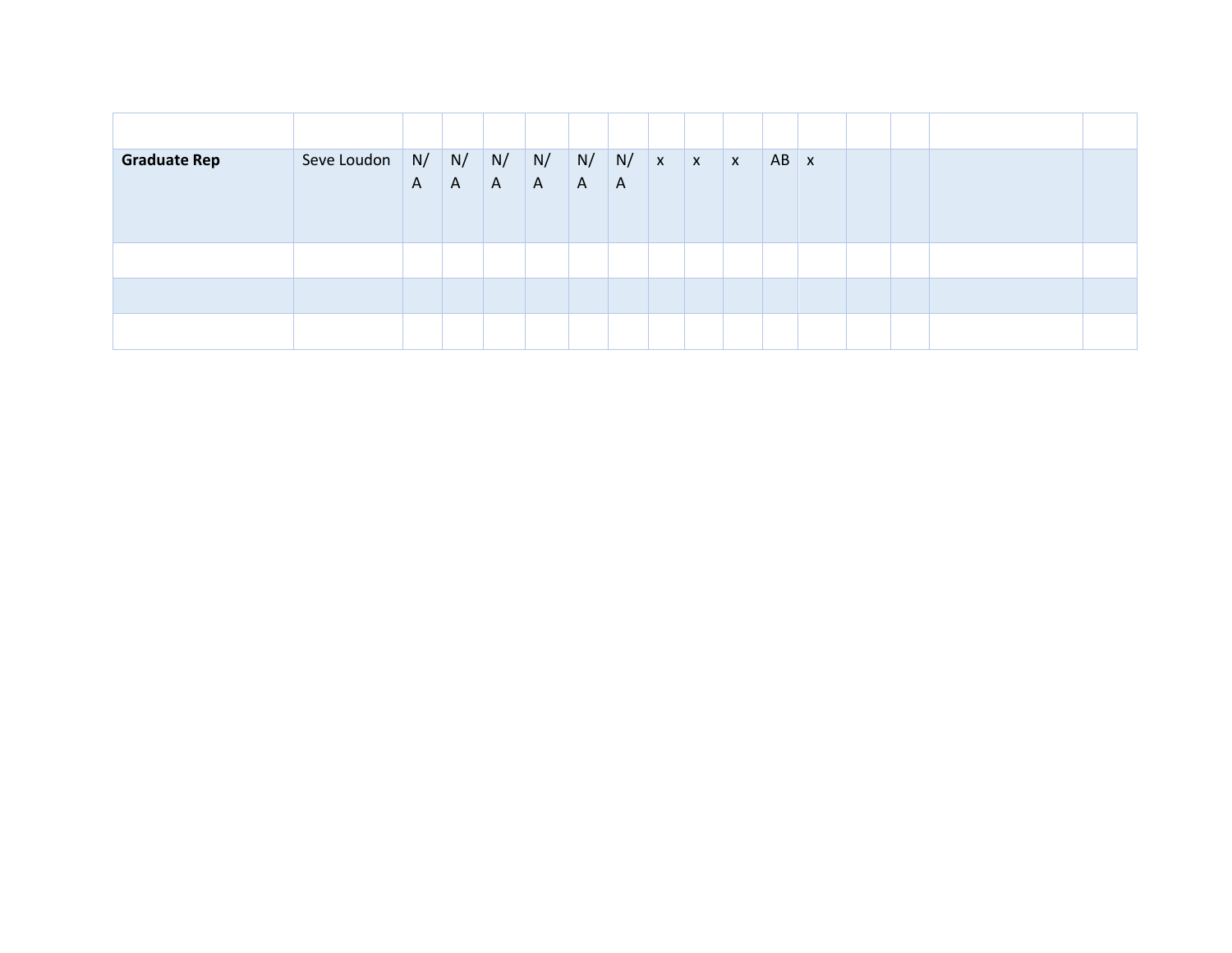### **USC weekly meeting minutes: November 28th, 2018**

Taken by Sophia Foerster

**2:03-** Recap of AUP gives back week

- Events were well-executed but the turnout was not desired
- For the future: we need to get started earlier in organizing AUP gives back
	- Next time: events should be finalized before fall break
- There was some miscommunication and things weren't clear
	- $\circ$  Safia recommends: next year starting the semester with a meeting with the service community
	- \*Can bring this up at the end of the year for transition day\*
		- Next semester goal: compiling a list of advice and information for next year's executive members
- Is it a good idea to consider having AUP gives back in the spring?
- How should we split up the money raised between UNICEF, BVSyria and Mon Art?

### **2:33-** Holiday Bash

- What to do for the photobooth?
- **THE EVENT IS NEXT FRIDAY**
- We need volunteers!
- Antonin is providing all the food and wine
- Jonathan: reached out to the clubs to participate and fundraise for a cause
- Event will be on the 1st floor of Combes
- Events: took inventory of the closet

# **2:38-** Student Union

- Need to form our stance as a team
- Discussed Student Union's meeting with Chiara and Courtney
- How can we be non-partisan?
	- We represent the team and all have to form a plan of what we want to do regarding the situation
- Student Union to meet with President Celeste on Friday